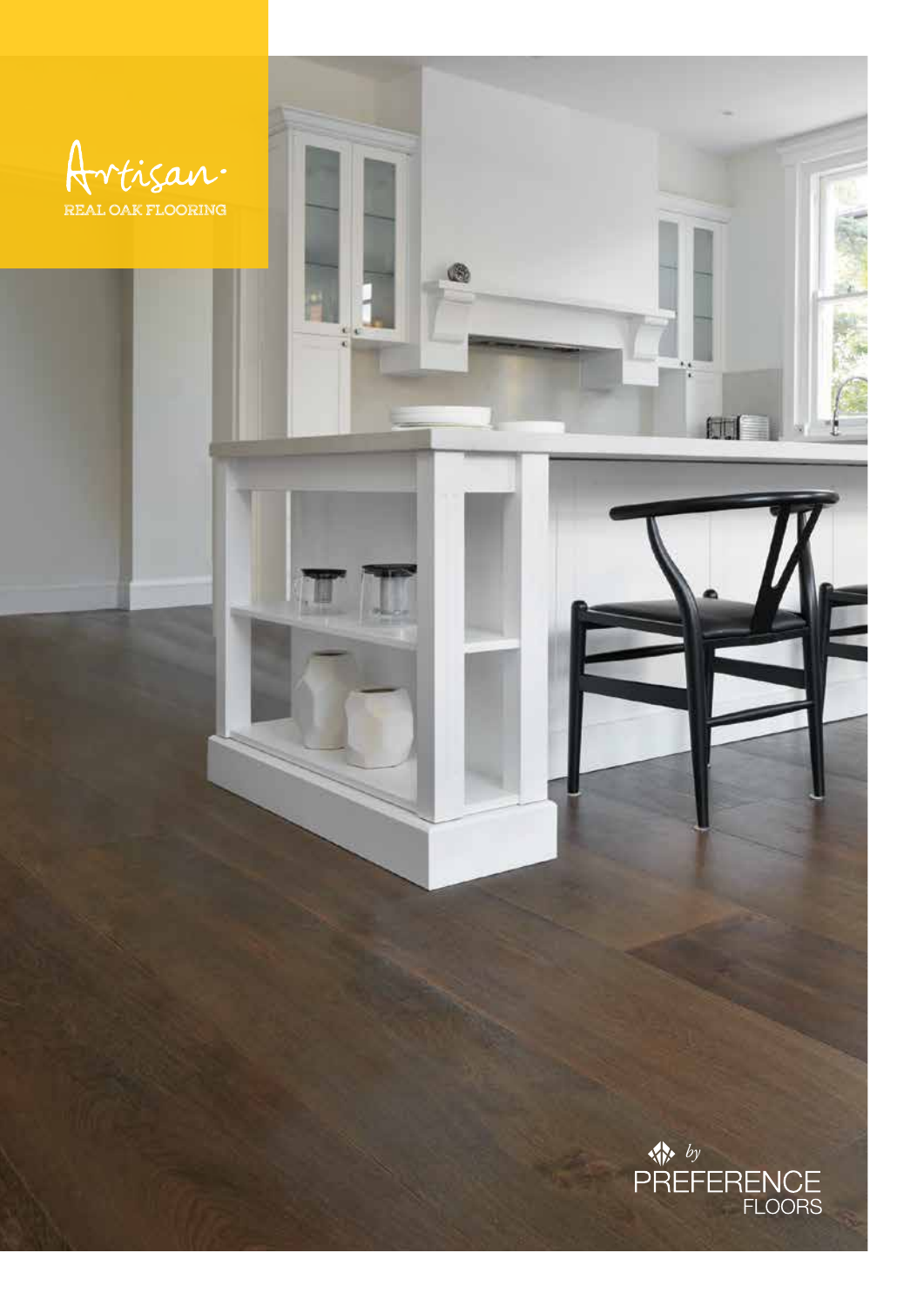The timeless elegance and natural character of European Oak makes it an ideal timber to enhance any interior décor. Our Artisan Oak range provides a palette of natural tones along with contemporary visuals. These colours and textures are enhanced by unique surface treatments and pre-finished with a water based, non-toxic European PU coating. Combining a world renowned patented click locking profile Artisan Oak planks are easy to install providing a no fuss, pre-finished, ready to walk on floor.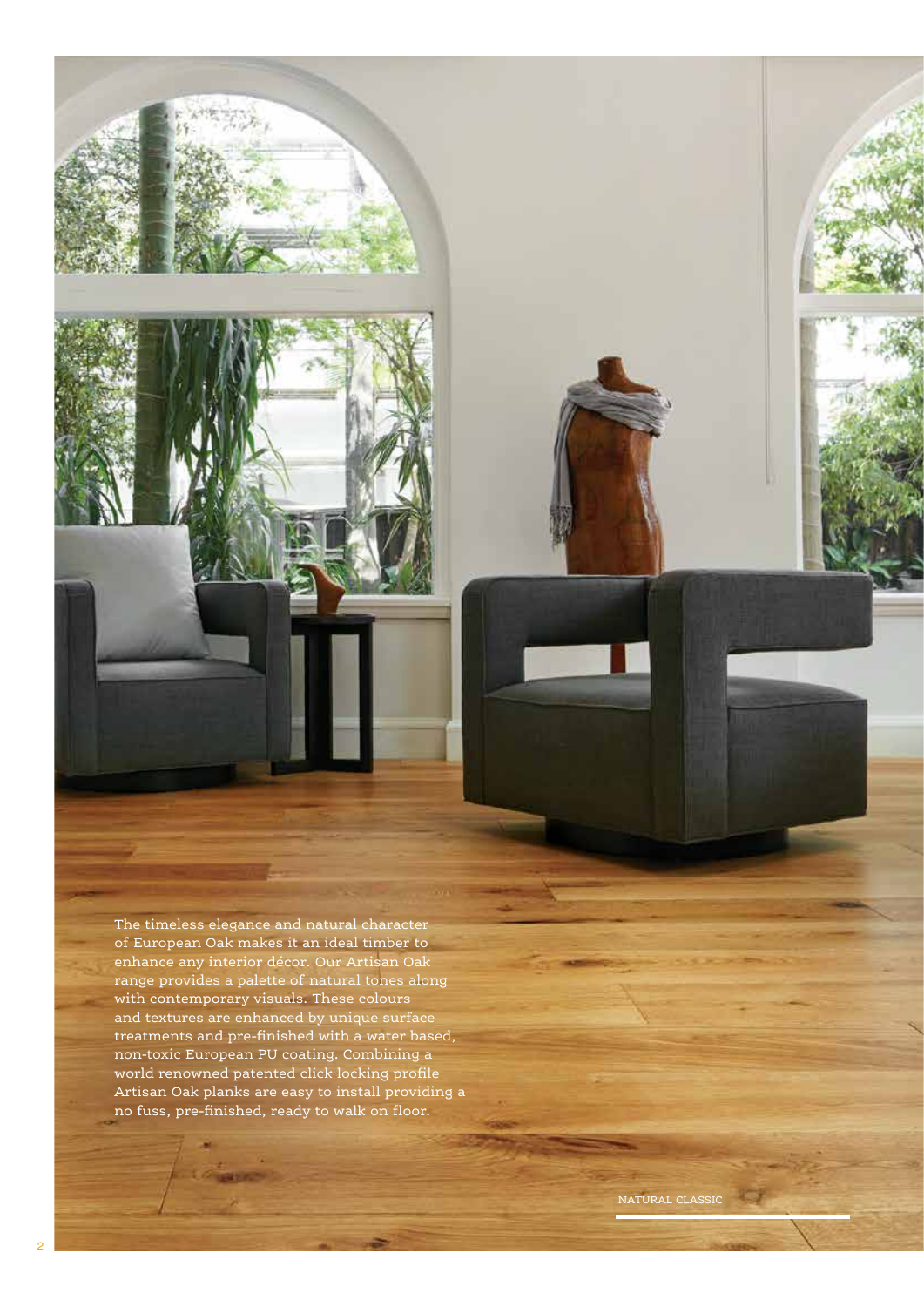# ARTISAN OAK, A NATURAL CHOICE

Our Artisan range is produced from sustainably managed timber resources and manufactured with non-toxic materials. Engineered construction for stability, strength and durability.

With confidence you can specify Artisan Oak flooring knowing that it will not compromise our valuable forest environment or impact on our general well-being.

**The Artisan range is available in two widths, Classic Width 190 mm and our Extra Wide 240 mm.** 



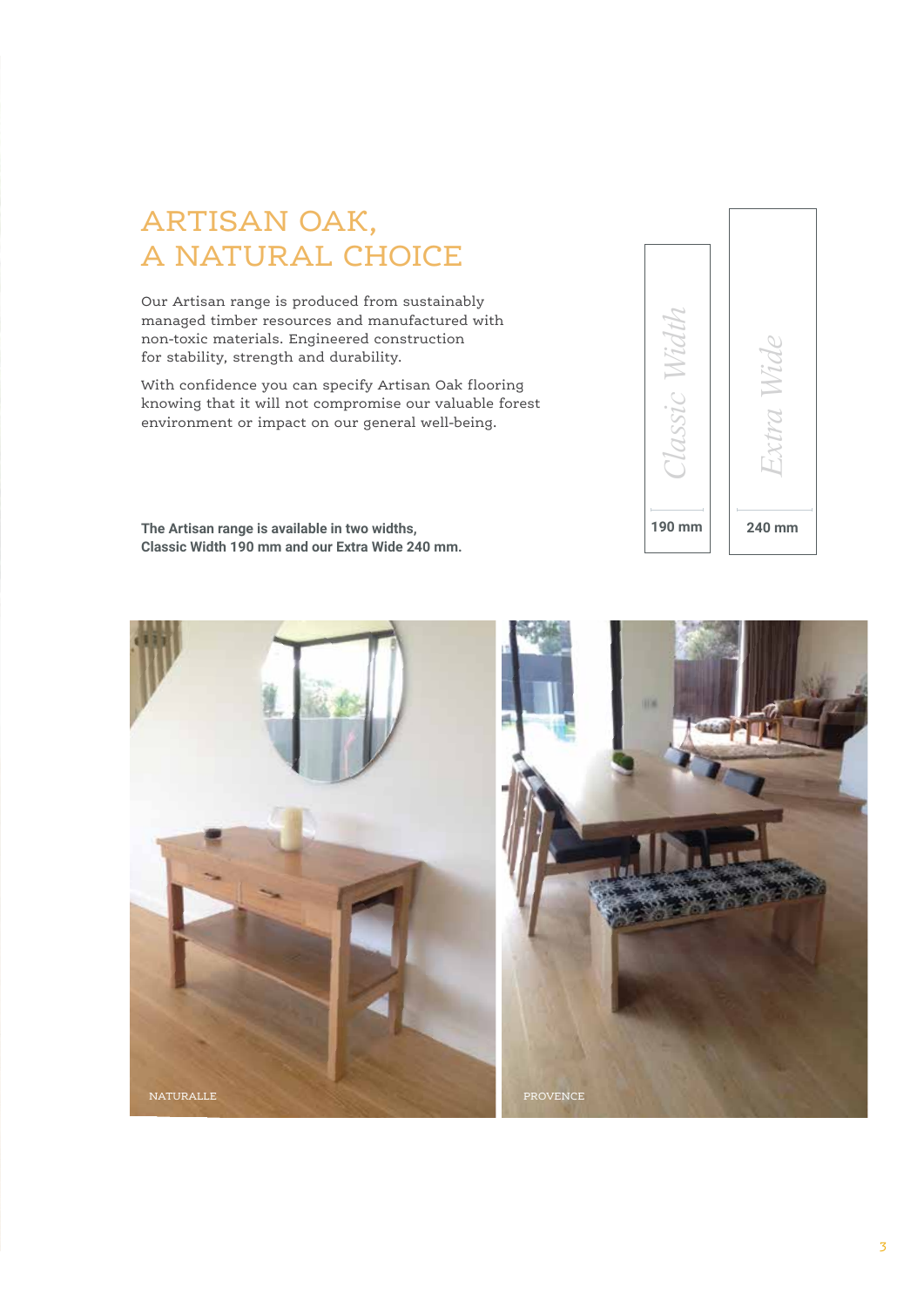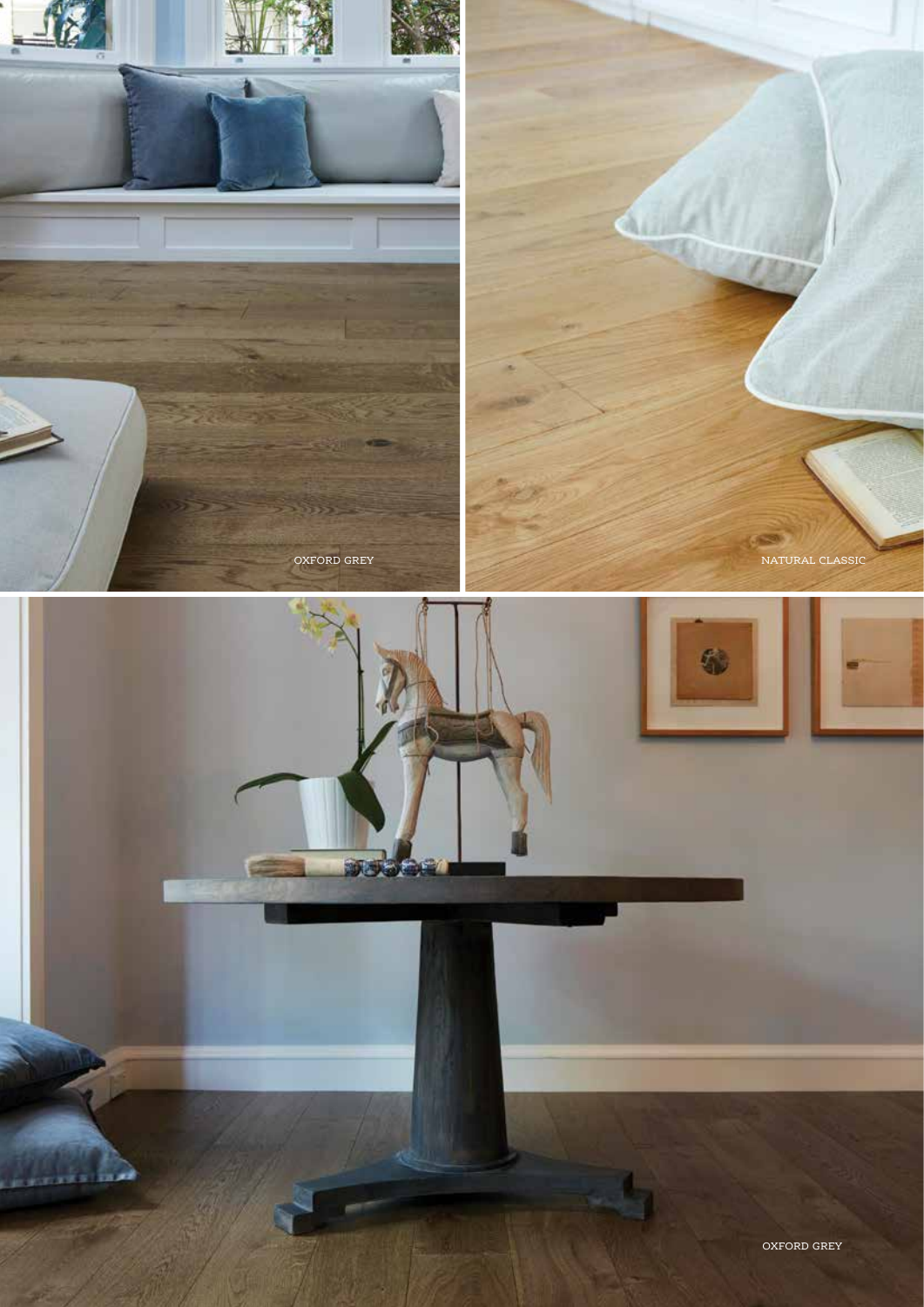*bespoke colours for urban design*

Artisan Oak, wide plank visuals, wonderful décors and the convenience of a patented locking system, what more could you ask for?

Easy to install providing a no fuss, pre-finished, ready to walk on floor.

**The Artisan range is available in two widths, Classic Width 190 mm and our Extra Wide 240 mm.** 



Cottonwood

Oxford Grey Woodlands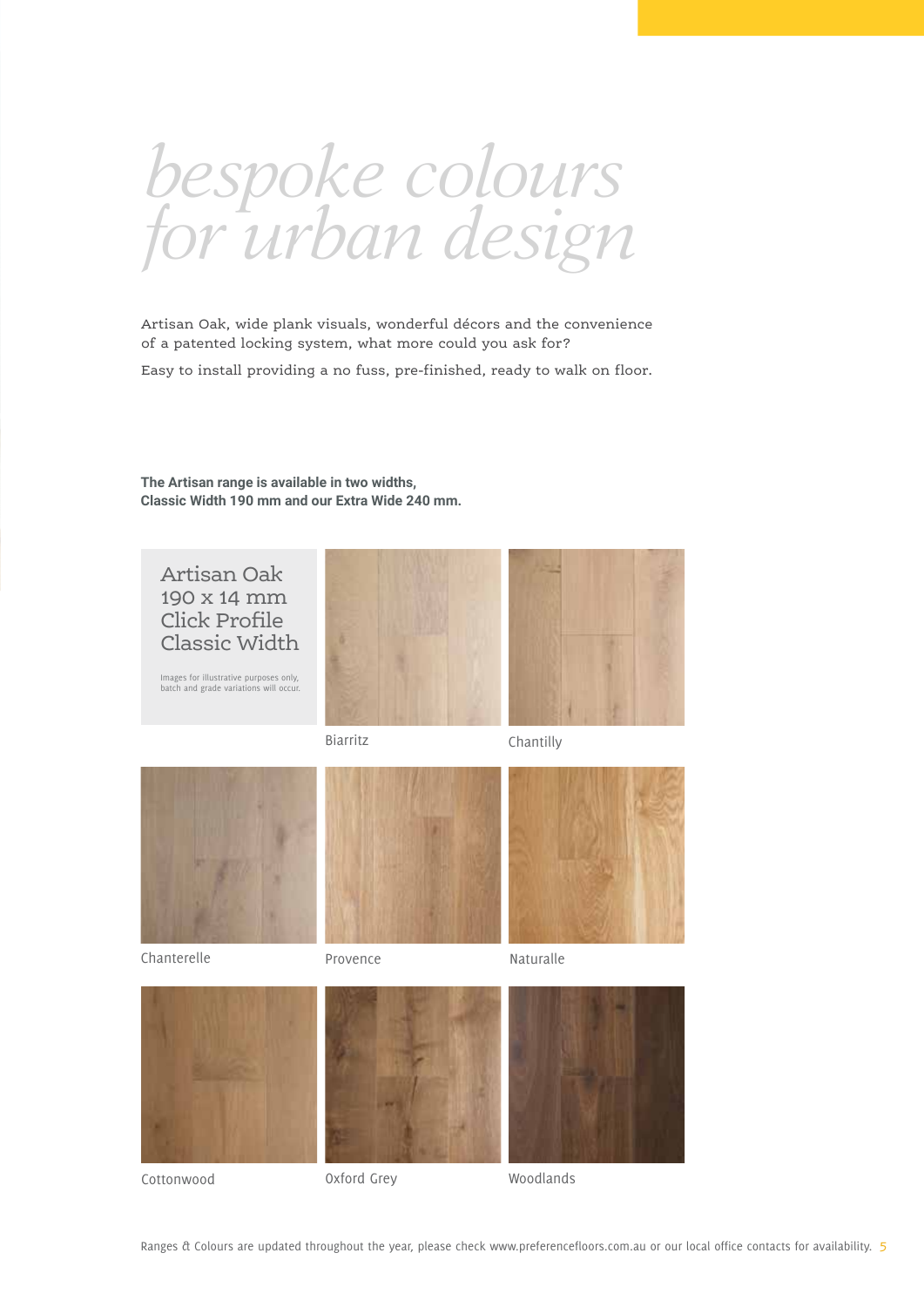

#### Artisan Oak 240 x 14 mm Click Profile Extra Wide

Images for illustrative purposes only, batch and grade variations will occur.



Natural Classic Montreux





Brittany Grey **Romandie** 

# DETAILS AND THE BEAUTY

- E Genuine Oak, Natural product
- $\blacktriangleright$  Engineered construction for stability
- $\epsilon$  Easy to install, minimal care  $\alpha$  maintenance
- **P** Suitable for new construction or renovation projects
- **P** Contemporary colour palette including natural visuals
- $\blacktriangleright$  Australian warranty and customer service support
- $\blacktriangleright$  Appealing matte low sheen coating

*6* Ranges & Colours are updated throughout the year, please check www.preferencefloors.com.au or our local office contacts for availability.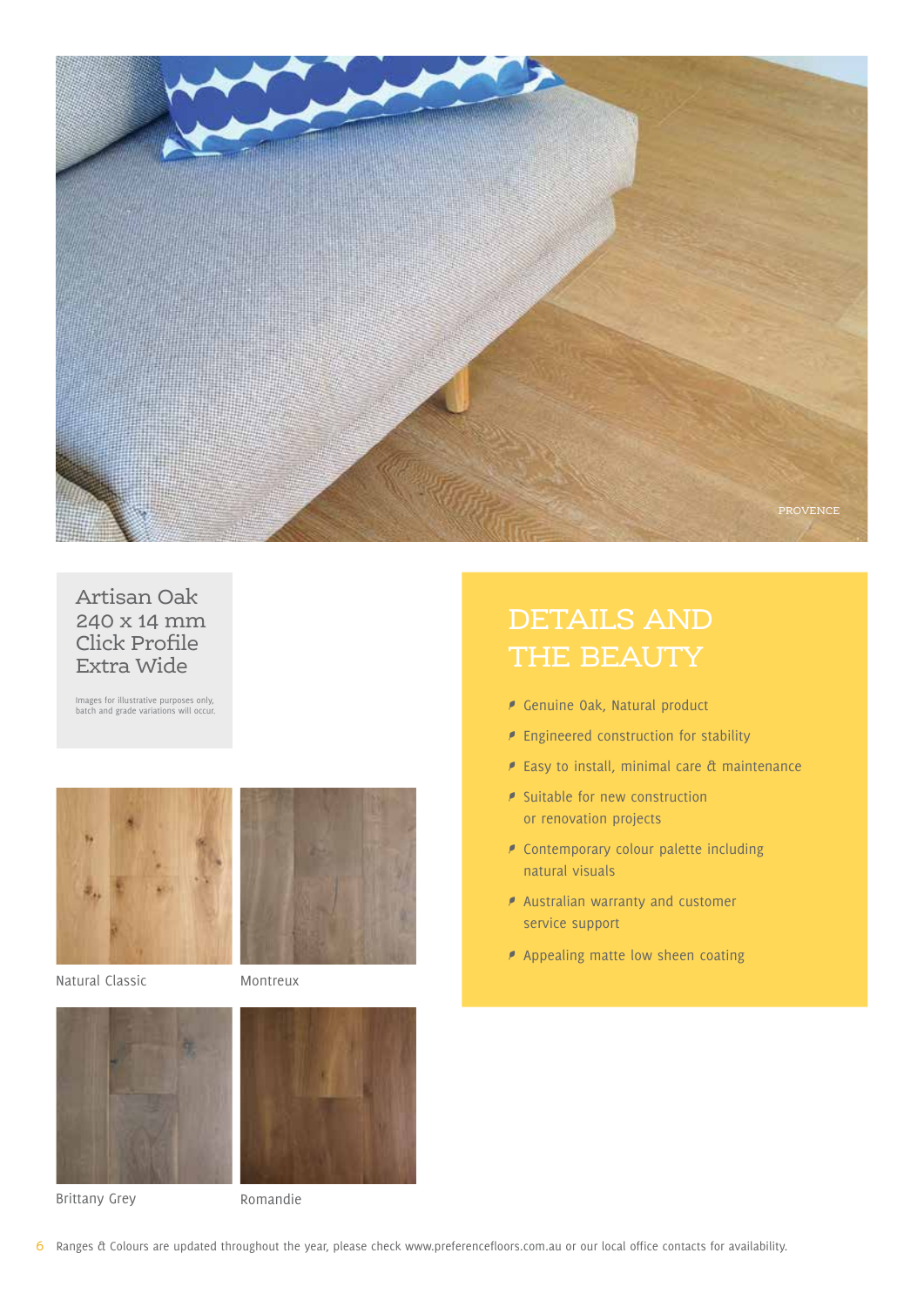nover<br>O

OAK

**YAMANA** 

医恶热

#### ENGINEERED FOR QUALITY

- Grade ABCD Janka Hardness 5.5-6.0kN
- Patented Click
- Micro Bevel 4 sides
- Set Length with nested shorts
- 190 x 14 mm & 240 x 14 mm
- Light Brushed Surface
- VOC Free Water Based Matte Coating E1
- Australian Fire & Slip test certified
- Click Stair Nosing Available
- Suitable for Hydronic in-slab Heating Only

**25 Year Limited (Lifetime) Structural Warranty 20 Years Limited Residential Coating Warranty 5 Years Limited Commercial Structural & Coating Warranty**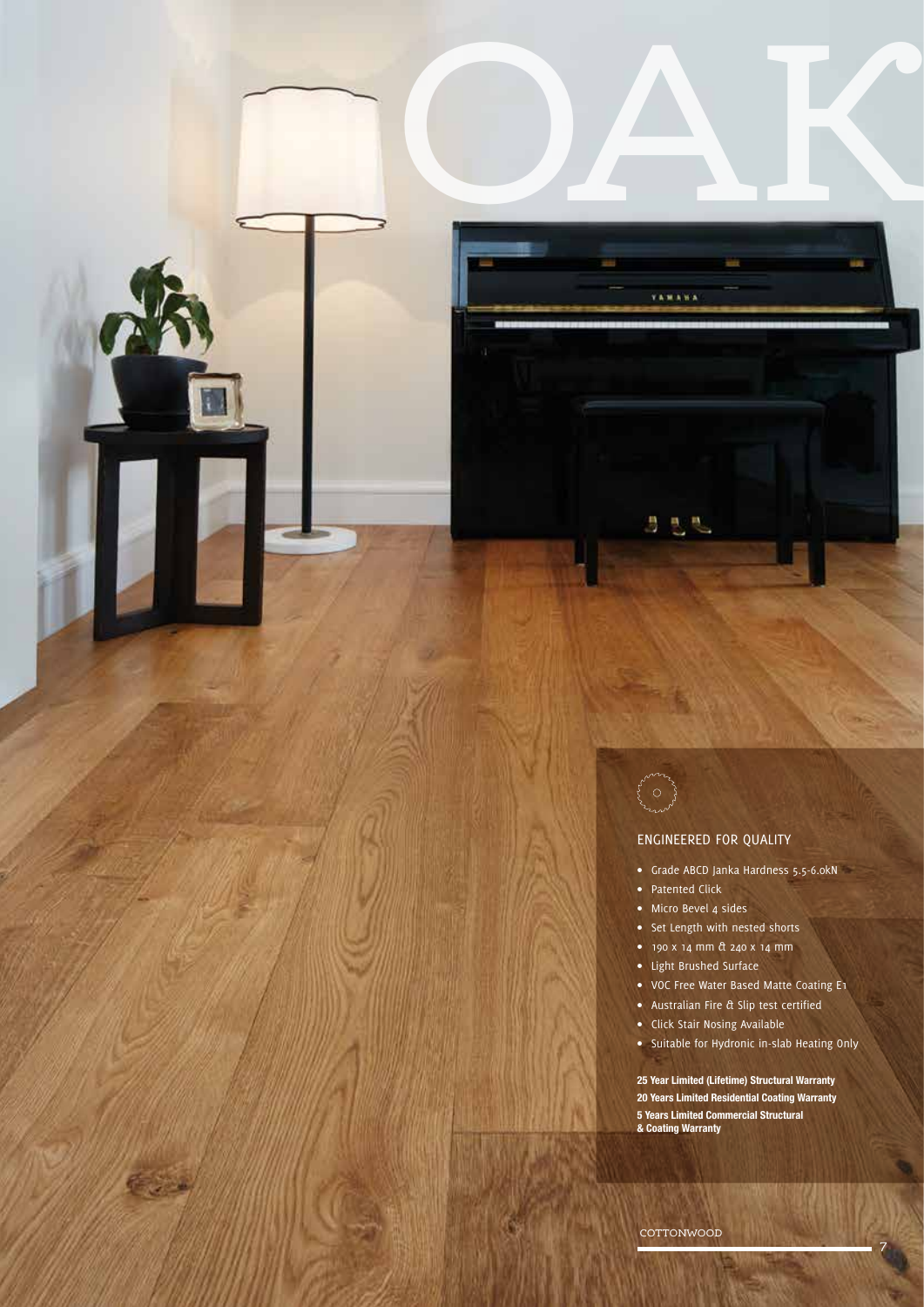

# STAIR NOSING

Both Tongue & Groove & Click Stair nosing is available to support our range of Engineered Oak products.

Stair nosing can be supplied directly from Preference Floors to suit your colour selection or a Reseller may offer these directly from a third party manufacturing to suit local building regulations.

If stairs are involved in your project it is wise to spend time discussing this matter prior to purchase. These images are for illustrative purposes only.



T&G Stair Nosing Click Stair Nosing



#### RIESLING

### TRIMS & SCOTIA

An extensive range of Scotia colours and Aluminium floor trims are available. These elements form an integral part of all floor installations and especially when floating installations are required.

As per our warranty guidelines, all floating installations will require perimeter expansion and transition trims. It is wise to spend time discussing trim requirements prior to purchase. Some example images below.









Reducer U Channel Expansion / Transition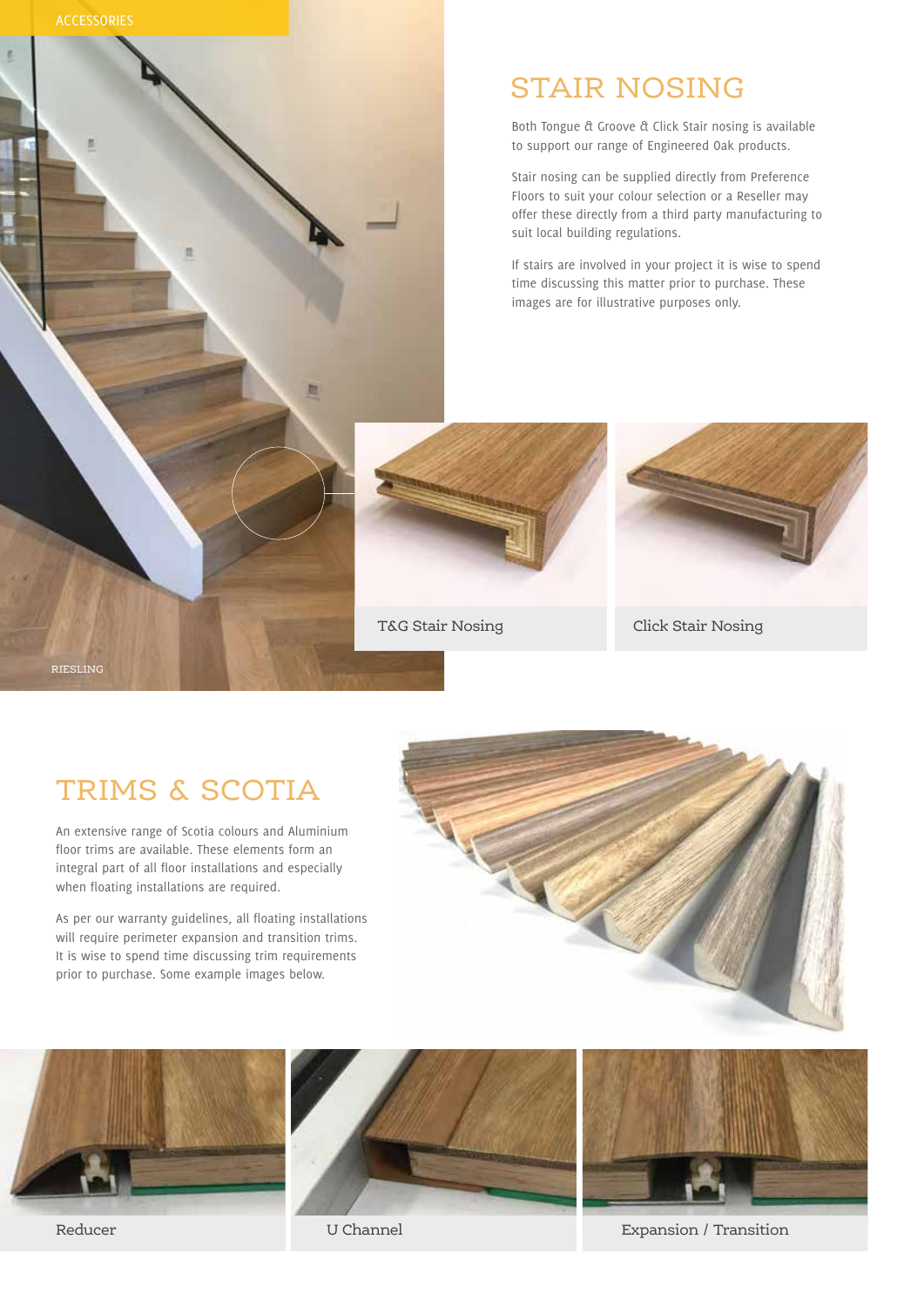### UNDERLAYS

For all floating installations a quality acoustic underlay incorporating a moisture barrier film is required to deliver an optimum outcome. The 3 options available from Preference Floors provide varying price points all meeting National Construction Code (NCC) / Building Code of Australia (BCA) standards for Residential & Multi-Residential construction.

For specific Body Corporate or residential applications please consult with your building or design professional for guidance to make sure your requirements are satisfied. Acoustic test data for each product is available on request. **1.**

**1.** Standard White Acoustic 20dB - Residential Use

2 mm PE Water Resistant Film with overlap for tape. 20 & 50m2 Rolls available, Width 1 Metre.

#### **2.** Ultra Green Acoustic 20 dB - Residential & Multi Res Use

2 mm High Compression XPE Foam & PE Water Resistant Film with overlap for tape. 20 m2 Rolls available, Width 1 Metre.

**3.** Natural Cork Acoustic 20 dB – Residential & Multi-Res Use 2 mm High Density Cork inc. PE Water Resistant Film with overlap for tape. 10 m2 Rolls available, Width 1 Metre.

# RECOMMENDED CLEANING PRODUCTS

Proper maintenance is often the most overlooked aspect of a timber flooring project. Preventative maintenance includes the installation of adequate mats at all entrances and felt protectors on furniture legs to prevent scratching. On-going maintenance includes proper cleaning methods and use of professional cleaning solutions and equipment.

Bona and Loba products are readily available from specialist timber floor and carpet resellers.



**2.**



A full range of non-toxic timber floor care products are available.

**3.**

Contact Loba Australasia on 03 9460 3444 for reseller locations near you.



A full range of non-toxic timber floor care products are available.

Contact Bona Australia on 03 9543 4399 for reseller locations near you.

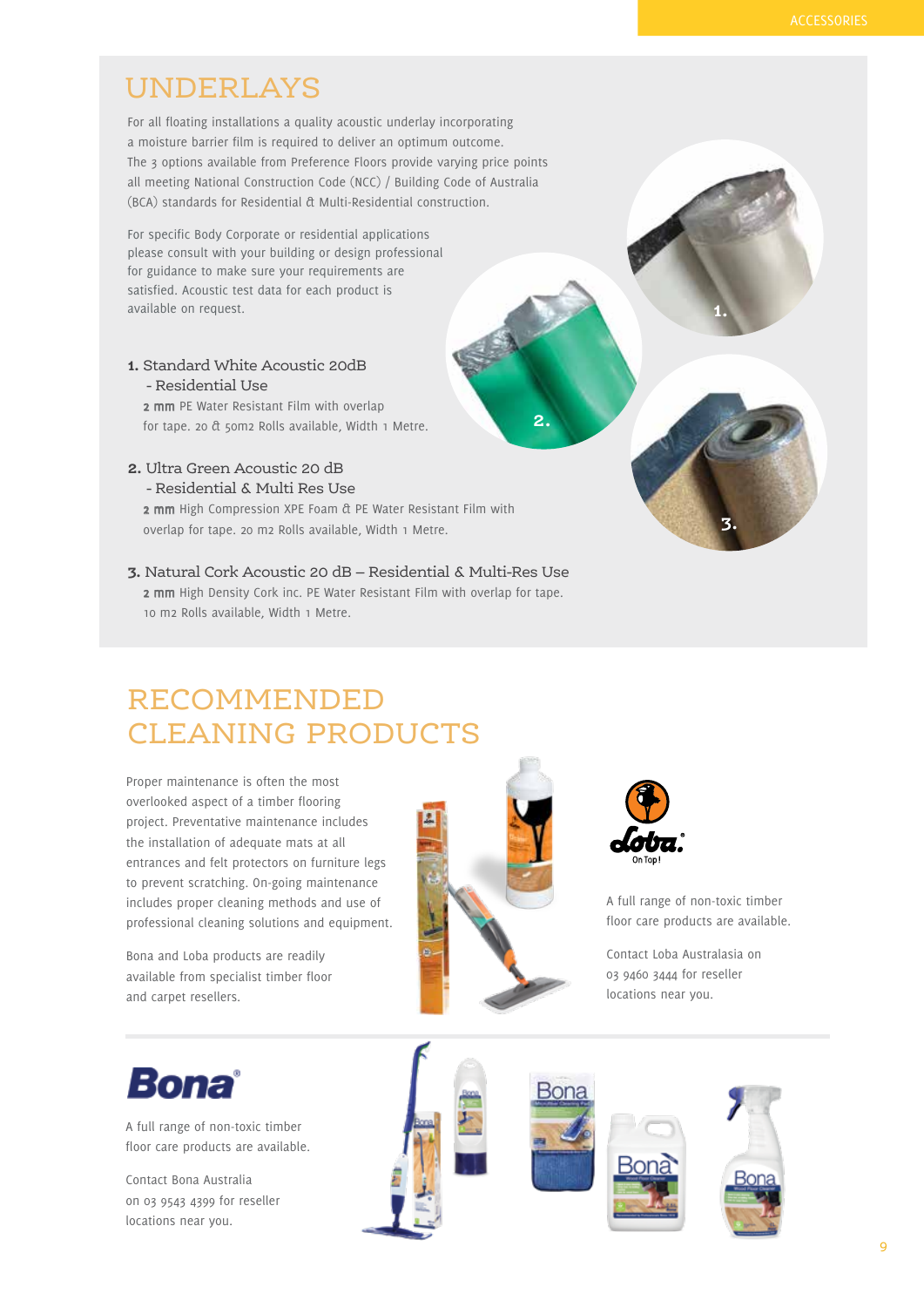# Methods of engineered plank construction lay-up

The manufacturing of engineered flooring is designed to be more resource efficient using up to 2/3 less of our valuable Oak resource when compared to solid timber floors.

Pre-finished Engineered flooring is dimensionally more stable than solid timber flooring enabling quicker installation with less site related trades to complete the flooring installation.

The two popular methods of engineered construction lay-up include, Multi-ply (Prestige & De Marqué Oak) & 3 Layer (Artisan & Pronto). Both manufacturing methods of construction have proven to be highly reliable over many decades of use.

#### Multi-ply

(approx. 2mm) running in an alternate longitudinal stability. The wear layer of

### 3 Layer

thicker veneer (lamella) with each layer bonded in an will generally feature small individual pieces of timber (lamella) that are bonded together and placed in the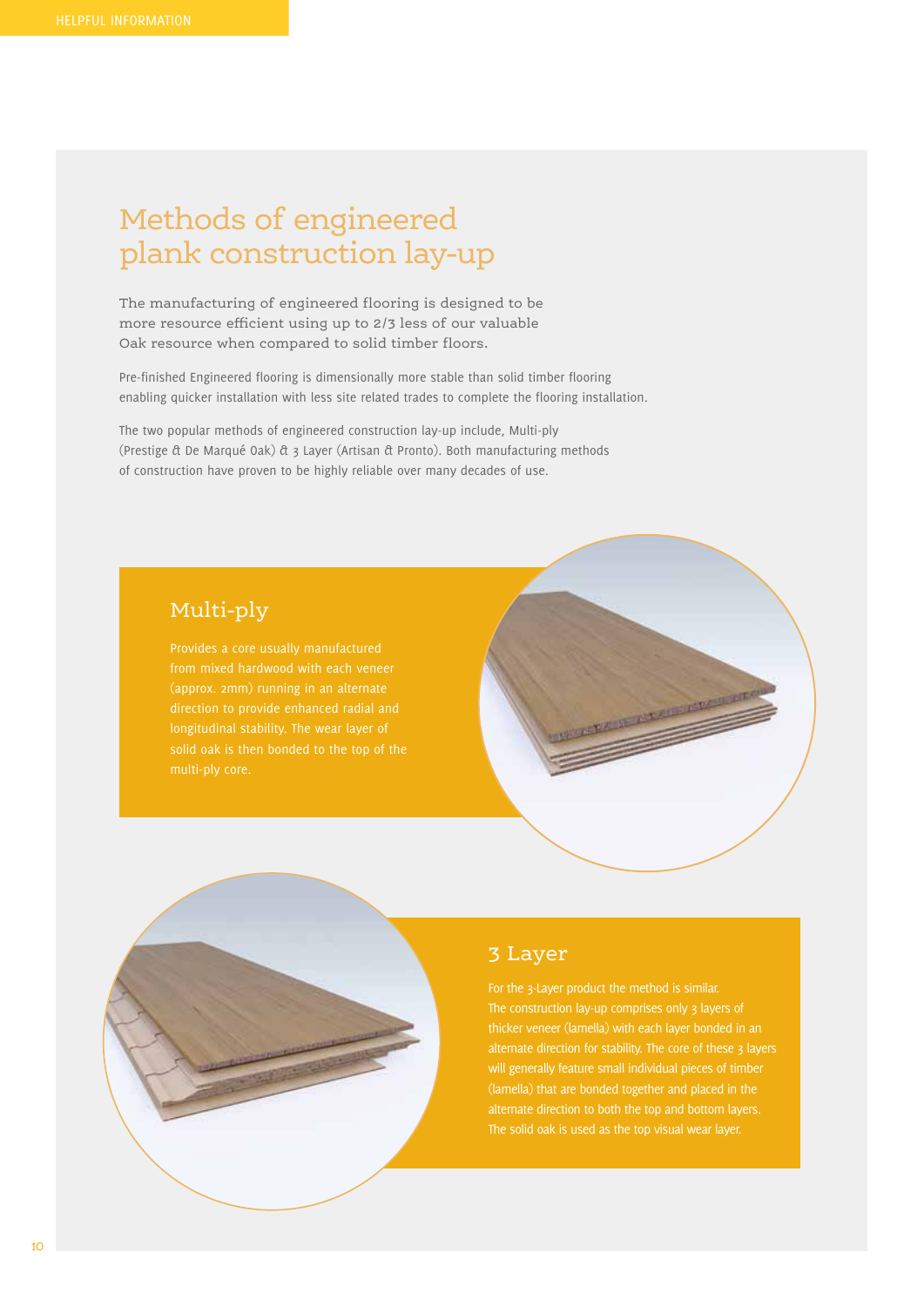### What to look for

#### Selection Process

Oak is a natural product and due to the many facets involved in the manufacturing process, each batch, whilst reasonably consistent, will display possible grade and colour batch variations. Quality guidelines are established with our manufacturing partners to set boundaries on variations of colour and grade.

Importantly, always check and confirm your selection when your final purchase is being made. The samples are just that, they are a reflection of one piece of nature at a given time.

Store samples will often deepen or lighten depending on the surface colour and exposure to both direct and indirect UV.

#### Pre-installation

To avoid unwanted surprises please make sure the batch you received at site is consistent with the specification before installation. Ideally make sure someone checks the colour prior to installation. Do not assume your reseller or installer has checked the colour before delivery to site.

It's easy to assess an issue at this stage and fix any obvious errors, in many examples the site installer may have no idea what was originally expected.

Don't take a risk, open a few cartons to satisfy yourself, if in doubt make immediate contact with your point of purchase.

A new floor installed over an existing floor that has squeaks and movement etc. will not fix structural sub-floor problems.

The sub-floor in both new and or existing construction requires careful assessment to make sure the new floor is suitable for installation.

Remedial activities such as levelling, re-fixing joist and bearers, replacing rotten timber are common considerations when tackling new floor projects.

A flat, secure and dry substrate is essential to achieve a quality outcome.

#### Installation Methods

Installation methods include both Tongue & Groove Direct Fix method and Click assembly for floating installations.

Both methods are excellent however cost & time are the usual issues for consideration. T&G Direct Fix requires a higher budget and will take longer to install. The Direct Fix method of installation will provide an improved acoustic outcome and feel along with minimal expansion requirements.

Patented Click floating installations are very popular because they are a convenient and cost effective method for modern construction. To improve acoustic performance they will require a quality 2 mm Acoustic Underlay with a moisture vapour barrier to improve transmission sound, impact noise and impede moisture ingress.

Most importantly Click floating installations will require perimeter and room to room expansion / transition trims to break the individual room. They are recommended in our installation guides and if left out by the installer will impact on the floor performance and our warranty provisions. Please discuss this matter when talking with your reseller or designer.

#### Care & Maintenance

For all engineered oak flooring correct maintenance and cleaning is required to keep your floor looking great. Preventative maintenance includes the installation of quality mats at all entrances and felt protectors on furniture legs to prevent scratching. If other trades are still active at the site it's wise to place a protective covering over the floor whilst construction continues. This should avoid site related damage. Do not tape covering directly to surface coating. Do not leave protective covering in-situ for an extended period of time. Humidity will build up under the floor protective covering resulting in damage to the floor coating. Our coating warranty will not cover this type of damage.

On-going maintenance includes proper cleaning methods and use of protective cleaning products to keep the floor looking good. A correctly maintained timber floor should almost never need to be sanded back to bare timber. Avoid using any generic floor cleaning solutions regularly sold as Floor Cleaner. Generic floor cleaning solutions will damage the floor coating. Bona or Loba floor care products are a safe and reliable way to keep your floor in great shape.